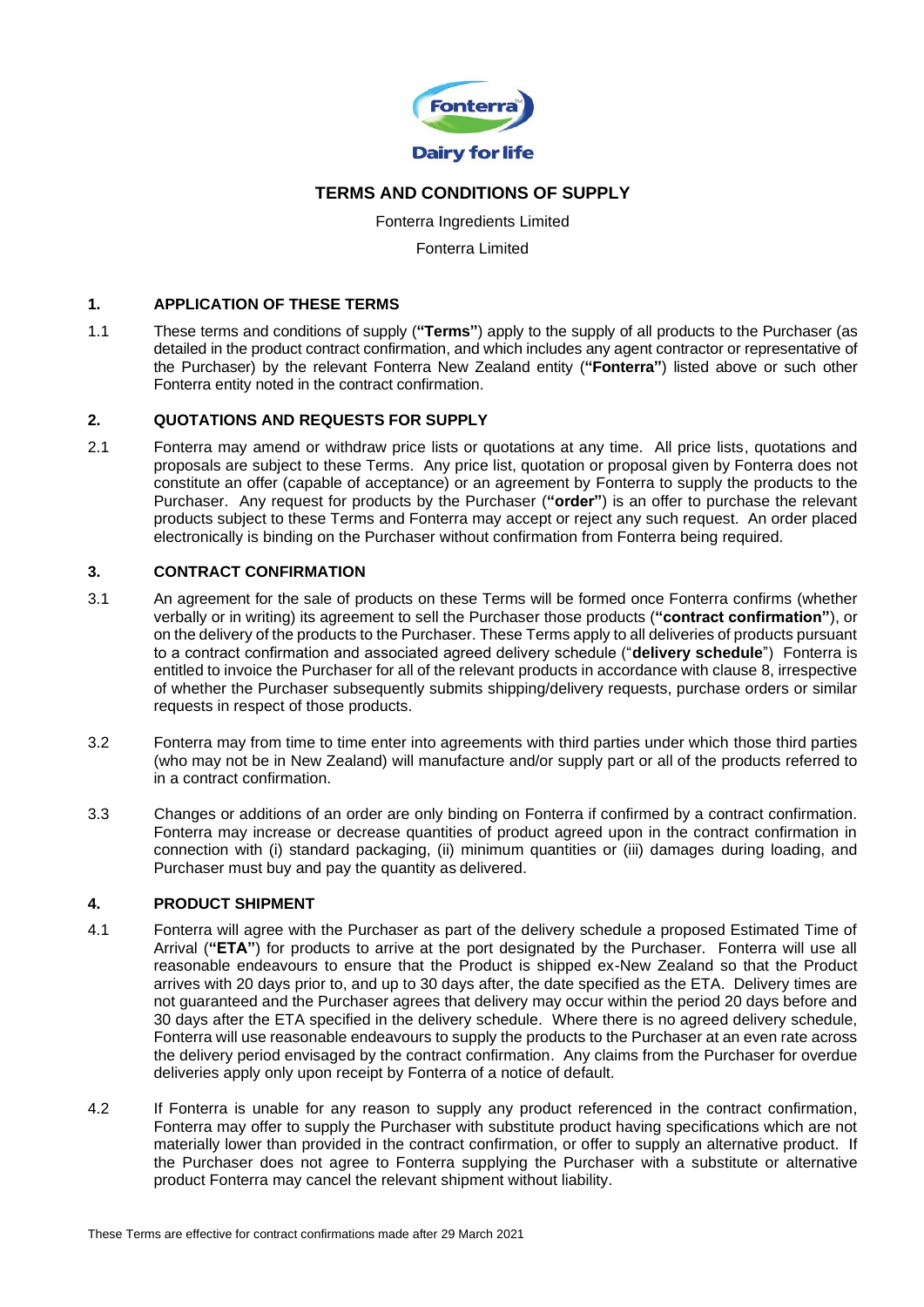- 4.3 Delivery of Product shall be on the Incoterms (2020) basis specified in the contract confirmation. If no Incoterm is set out in the contract confirmation, it shall be (at Fonterra's election) the Incoterm held in our customer information system for the Purchaser or CFR by default. Unless the Incoterms basis noted in the contract confirmation provides otherwise, the Purchaser shall be solely responsible, at its cost, for meeting all import and other regulatory costs and requirements relating to the products shipped to the relevant territories, and for any damage or loss occurring whilst the products are in transit. The Purchaser shall also be responsible for ensuring the products meet all legal and regulatory requirements in the country or territory in which the products are being shipped and/or used by the Purchaser.
- 4.4 The Purchaser must notify Fonterra in writing within 30 days of first having access to the product if there is a shortfall in volume or the Purchaser shall be deemed to accept that the volume is correct. Fonterra may round the quantity of products in a shipment up or down as necessary to ensure the Purchaser receives full container loads of the relevant products (or other applicable load unit). The amount which the Purchaser is required to pay for such products will be proportionately increased or decreased.
- 4.5 If the arrangements for the shipment and delivery of the products becomes commercially impractical in Fonterra's reasonable opinion, Fonterra shall discuss alternative arrangements with the Purchaser, such as a commercially reasonable substitute location or using a commercially reasonable substitute method of supply. If this is not agreed to by the Purchaser, Fonterra may cancel the relevant shipment without liability.
- 4.6 If the Purchaser requests Fonterra to move an order out or bring it forward, or the Purchaser is otherwise delayed in taking delivery of the product as agreed in the contract confirmation and/or delivery schedule, Fonterra may recover from the Purchaser an administration fee, financial hedging costs/fees, product storage, logistics and any related holding costs resulting from such change in delivery or delay. If the Purchaser is unable to take delivery of the product as agreed in the contract confirmation, Fonterra may cancel the applicable shipment and any subsequent shipments without resulting liability. Fonterra may then resell the products to a third party, and the Purchaser shall indemnify Fonterra for any loss or costs (including any product write-off costs) for any storage, disposal, write-down, transport, logistics and any other costs incurred by Fonterra.

# **5. DEFECTS AND ACCEPTANCE**

- 5.1 The Purchaser must notify Fonterra in writing within 30 days of delivery of the product if there is any apparent physical damage or defect or a purported shortfall in volume of product so delivered. In addition, the Purchaser must notify Fonterra in writing as soon as the Purchaser becomes aware of any quality or latent defect issue in the products (including any products of the Purchaser which incorporate any Fonterra products) that the Purchaser becomes aware of after the expiry of the 30 days delivery notification period.
- 5.2 The Purchaser shall keep any claimed defective product stored separately from all other product and in the state or condition in which they were supplied so that Fonterra has an opportunity to inspect them. The Purchaser shall provide all assistance reasonably requested by Fonterra to assess the claim, including providing access to its premises and any analysis or test results carried out by the Purchaser. If Fonterra accepts that it is responsible, the Purchaser will, at Fonterra's cost, either destroy the products or make them available for collection by Fonterra (or its agent).
- 5.3 Except where contrary to legal requirements, the Purchaser shall notify Fonterra in advance of the Purchaser making any notification to any government agency arising from or relating to any product (defective or otherwise). Fonterra shall not be liable for any defect in, or damage to, products (including that relating to the inappropriate storage, use or care of the products) or their packaging to the extent the Purchaser has done, or failed to do, anything that has caused or contributed to the claimed defect or damage, or if the claim is outside the product warranty period. The Purchaser must not settle or compromise a claim by a third party concerning such products without Fonterra's prior written consent.
- 5.4 The Purchaser shall co-operate with, and provide all reasonable assistance to, Fonterra in relation to any recalls or withdrawals from sale of Fonterra products (or any of the Purchaser's products which incorporate Fonterra products) for any reason, with the objective being to optimise the respective parties' reputation and goodwill whilst ensuring public health and safety is maintained at all times.

# **6. RISK AND TITLE**

6.1 Risk in all products passes to the Purchaser on delivery (as per applicable Incoterms basis) even though title may not. Title in all products remains with Fonterra until such time as full payment is made in cleared funds for all amounts owing by the Purchaser for the products supplied. Until the Purchaser has paid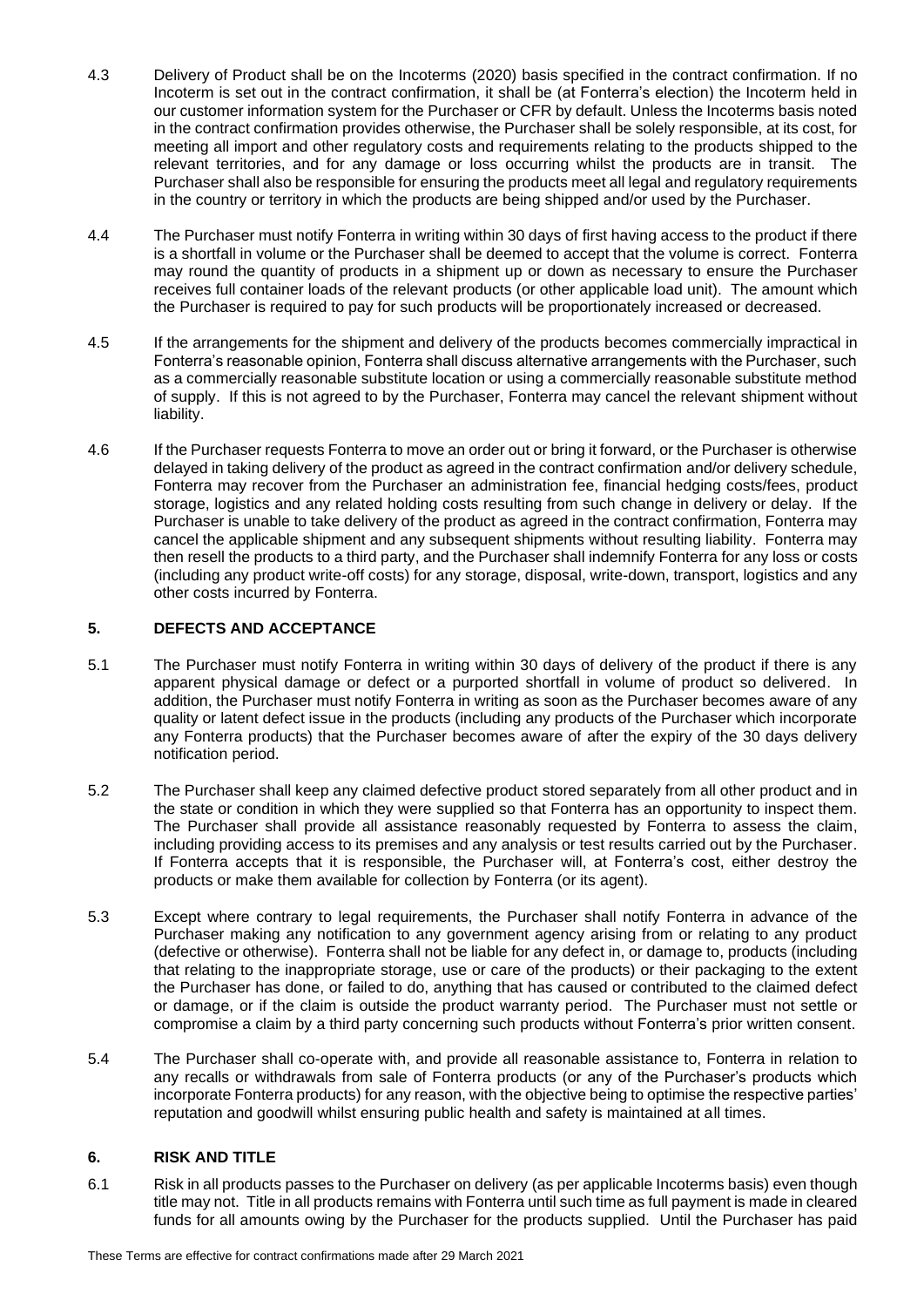Fonterra in full, Fonterra may retake, sell or dispose of the Product supplied and unpaid, which shall not affect any other rights Fonterra may have in connection with Purchaser's failure to perform.

6.2 Until payment has been received the Purchaser hereby grants to Fonterra a security interest in each and every part of the products (including any of the Purchaser's products incorporating the products supplied by Fonterra) and any proceeds thereof, for any amounts owing by the Purchaser to Fonterra from time to time.

#### **7. PRICE AND TAXES**

- 7.1 Unless otherwise agreed in writing, the price for the products is as set out in the contract confirmation and/or the shipment schedule. The price may include any additional amounts for any incidental services as set out in the contract confirmation and/or shipment schedule (or any other customer-initiated changes to the contracted delivery schedule). The price per the contract confirmation may be increased or decreased in case of changes in an order as per clause 3.3. of these Terms.
- 7.2 Unless the Incoterms basis expressly provides otherwise, the price shall exclude applicable sales taxes, customs, excise, duties, levies, value added or goods and services related tax. The price shall be increased to reflect any such costs being imposed on Fonterra and the Purchaser shall hold Fonterra harmless in respect of any such costs.

### **8. PAYMENT AND INVOICING**

- 8.1 Fonterra will not ship any product unless payment arrangements have been agreed with the Purchaser, which may involve letter(s) of credit, documentary collection, bank guarantee or deposit. Any payments made pursuant to any such arrangement shall be made net of any bank charges and must equate to the amount invoiced for the applicable products. If no such arrangements are in place shipment will be rolled to an agreed date and the Purchaser shall hold Fonterra harmless against any direct costs incurred by Fonterra resulting from such delay.
- 8.2 Where Fonterra has agreed in writing that the Purchaser will pay for products based on the date of the bill of lading for those products, Fonterra must receive payment by that agreed date or it may refuse to commence supply of any products. Where Fonterra has not extended credit to the Purchaser, Fonterra will provide an invoice for the relevant price and fees applicable to each shipment. Any supply delays and associated costs incurred due to a delay in any payment being received by Fonterra are the Purchaser's responsibility.
- 8.3 Payment of all invoices must be received on the due date specified in the contract confirmation or, if no due date is specified, within 15 days of invoice, in full without deduction, set-off or counterclaim. In the event the Purchaser grants Fonterra a direct debit mandate, a term of 30 days to direct debit will apply. If the Purchaser is required by law to make any deduction or withholding on account of tax from any sum payable to Fonterra, then the sum so payable will be increased to ensure that, after the making of such deduction or withholding, Fonterra receives a net sum equal to the sum that it would have received and so retained had no such deduction or withholding been made.
- 8.4 The Purchaser must notify Fonterra within 7 days of receiving the invoice if the Purchaser believes that the invoice is not correct, including full details of the claimed error. The Purchaser must make payment of the undisputed amount due on any disputed invoice on the due date. Once the dispute is resolved, the Purchaser must pay the resolved amount due within 14 days. Where an invoice remains unpaid (whether in whole or in part) after the due date, and the Purchaser has not notified Fonterra of any genuine and reasonable basis for non-payment, the parties agree that there is no discrepancy or error with respect to the invoice.
- 8.5 If an invoice remains unpaid after the due date for payment Fonterra may:
	- (a) charge penalty interest at the rate of 1.5% monthly (or, if less, the maximum amount permitted by law), such interest to accrue daily and compound monthly from the due date until payment has been received by Fonterra in cleared funds. Fonterra may also recover any collection charges including legal expenses incurred by Fonterra in attempting to recover any overdue amount from the Purchaser with a minimum of 15% of the amounts due;
	- (b) withhold or defer any future shipment pending payment without liability to Fonterra; and/or
	- (c) use applicable remedies (other than arbitration referred to in clause 12.8) such as obtaining judgment in the New Zealand courts that may be enforced against the Purchaser where this is available in accordance with local jurisdiction.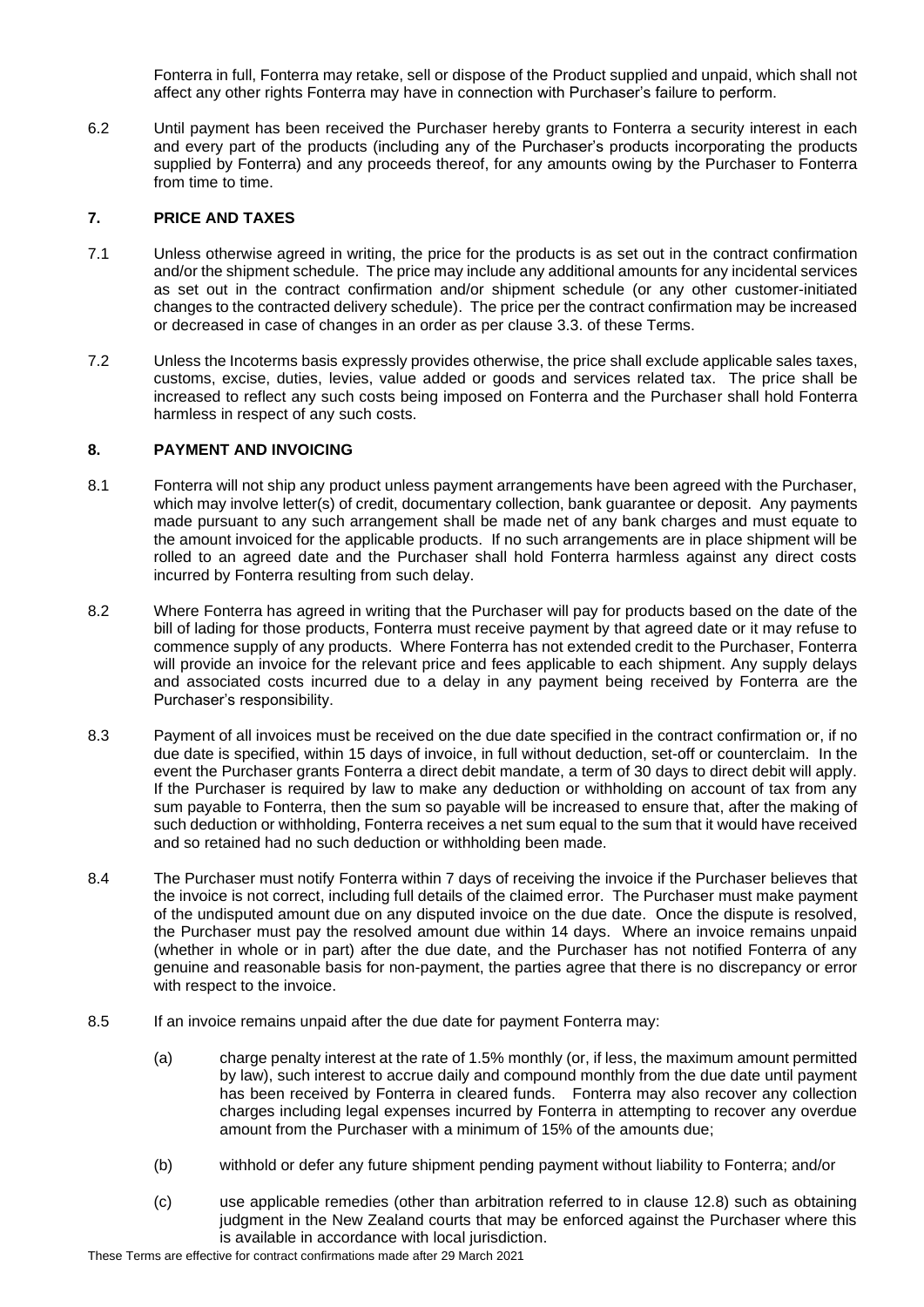8.6 All references to amounts of money are references to the currency set out in the relevant contract confirmation or shipment schedule, or as otherwise agreed between the parties, and are payable in that currency.

# **9. DEFAULT**

- 9.1 If the Purchaser is in breach of these Terms, or defaults, or in Fonterra's reasonable opinion, is likely to default, in any payment due to Fonterra, or where a liquidator, receiver, controller, trustee or other insolvency administrator is appointed, or any similar situation occurs in respect of the Purchaser or any of its assets, Fonterra may:
	- (a) withhold or cancel the relevant shipment and/or any subsequent shipment; and/or
	- (b) retain any deposit the Purchaser may have paid and/or draw on any relevant L/C, bank guarantee or standby L/C; and/or
	- (c) reclaim and/or resell the products in the Purchaser's possession or under its control and may enter premises where Fonterra believes that the products are stored or held to do so, and recover from the Purchaser all costs of doing so; and/or
	- (d) cancel the applicable product supply contract,

and all monies owing and outstanding by the Purchaser on any account whatsoever will become immediately due and payable (without the requirement for notice from Fonterra). Fonterra will not be liable to the Purchaser for any losses it incurs as the result of exercising the above rights.

#### **10. WARRANTIES**

- 10.1 Fonterra warrants only (to the exclusion of any implied warranties or guarantees) that each product at the point of delivery meets the specifications (including as to residual shelf life) as set out in the Fonterra selling specification for the product type described, as supplemented by the contract confirmation and/or shipment schedule. To the maximum extent permitted by law, Fonterra makes no other representations or warranties in respect of the products, including representations or warranties concerning fitness for purpose, compliance with any laws, regulations or rules of any market in which the products are used, sold or otherwise dealt with, or appropriateness for the Purchaser's needs of any product, and the Purchaser must assure itself of these matters.
- 10.2 Fonterra may from time to time provide advice, recommendations and statements with respect to the products. However, Fonterra does not warrant or guarantee the accuracy or completeness of that advice, recommendations or statements or the results obtained through the use of the products. Fonterra expressly disclaims any liability for any damage to the Purchaser from reliance on such advice, recommendations or statements, which shall be at the Purchaser's own risk having made its own appropriate enquiries. Any sample, description or visual representation or details of product provided to the Purchaser are representative only and the actual product supplied may differ.
- 10.3 If any product is sold to the Purchaser as stockfood, second quality or any similar classification the Purchaser acknowledges that the products are not fit for human consumption and are sold on the representation from the Purchaser that the products will be exclusively used for the purpose of animal feed.

#### **11. LIMITATION OF LIABILITY**

- 11.1 Fonterra will not in any circumstances be liable for any claim in contract, tort (including negligence) or equity, under statute or otherwise unless notice of the claim is given in writing to Fonterra within 30 days of the Purchaser first becoming aware of a claim arising.
- 11.2 Notwithstanding any other provision of these Terms, Fonterra will not be liable for any loss and/or damage to person or property, any loss of revenue, profits, goodwill, business or anticipated business, anticipated savings, any business interruption, loss of data, or product recall costs, or for any indirect or consequential loss or damage, regardless of whether or not that loss or damage was, or ought to have been contemplated by Fonterra. Fonterra will not be liable for any loss and/or damage alleged to arise from the supply of goods for any special or particular purpose, and the parties by signing these Terms agree that no such purpose has been communicated to Fonterra and is expressly disclaimed.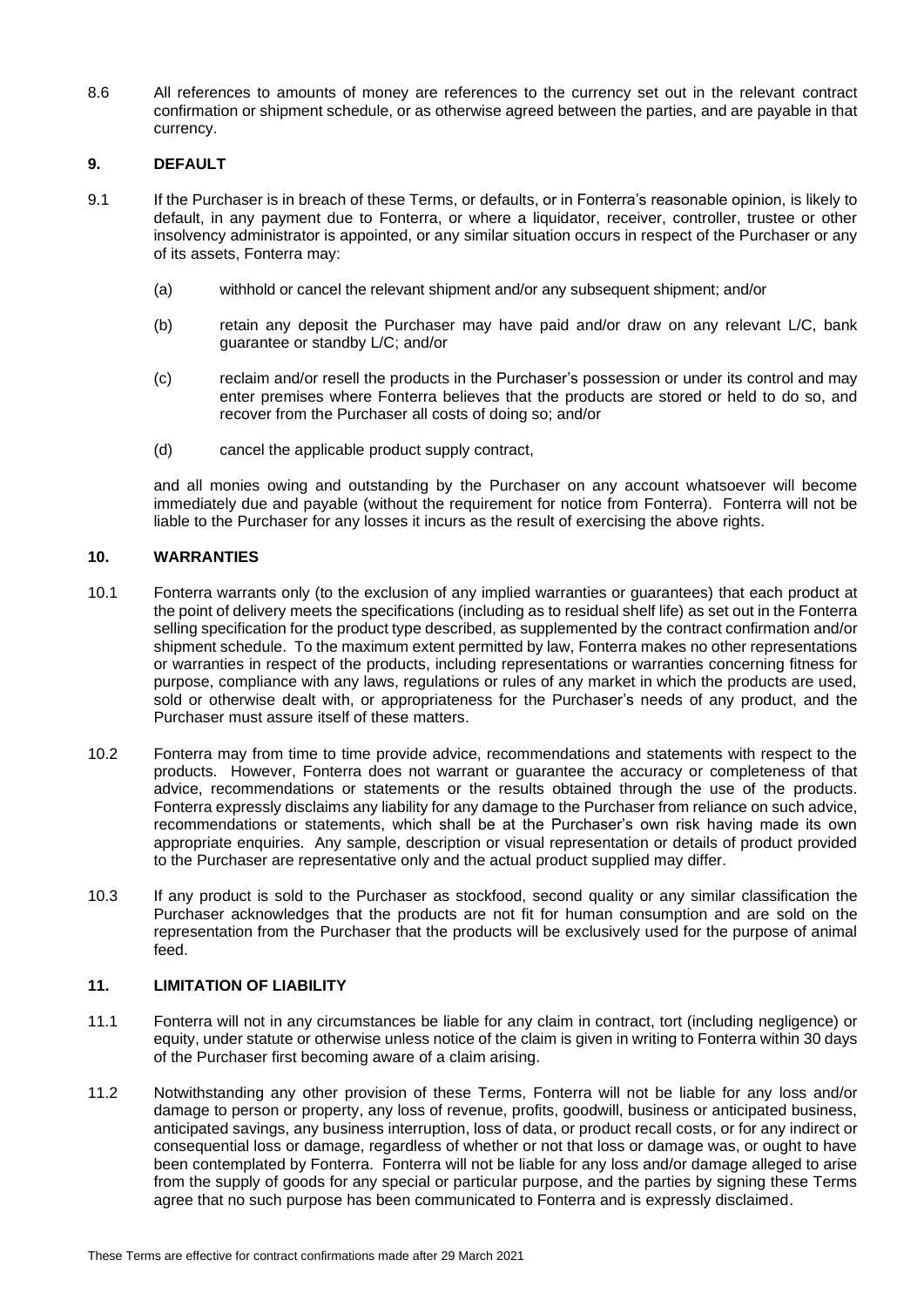- <span id="page-4-1"></span>11.3 If the products are delayed in being shipped to the Purchaser due to circumstances within Fonterra's reasonable control, Fonterra's maximum aggregate liability for any direct costs incurred by the Purchaser as a direct result of such delay is limited to five percent (5%) of the invoice value of the shipment the subject of the delay. This is the Purchaser's sole remedy in the event of delay.
- 11.4 If the products do not (i) comply with the agreed specifications or (ii) there is a total failure by Fonterra to supply the products (in each case for reasons which Fonterra is responsible), Fonterra may, following discussion with the Purchaser, refund all or part of the price of the products (to the extent payment has been made), or replace or rework all (or the unrefunded) portion of the products. In addition to the this refund and/or replacement remedy (and subject at all times to clauses 11.1 and 11.2), where the Purchaser has incurred any direct costs or direct damages resulting from either (i) or (ii) above (in each case for reasons which, and to the extent, Fonterra is responsible), Fonterra's maximum aggregate liability is (to the maximum extent permitted by law) limited to twenty percent (20%) of the relevant invoice value of the non-conforming products or the products failed to be delivered.

<span id="page-4-0"></span>In respect of any other claim by the Purchaser against Fonterra, whether made in contract, tort (including negligence) or equity, under statute or otherwise, that directly or indirectly arises out of or in connection with any product supply governed by these Terms (in each case for reasons which, and to the extent, Fonterra is responsible, and subject at all times to clauses 11.1 and 11.2), where the Purchaser has incurred any direct costs or direct damages Fonterra's maximum aggregate liability is (to the maximum extent permitted by law) limited to twenty percent (20%) of the relevant invoice value of the products the subject of the claim.

- 11.5 Any reworking of the products under clause [11.4](#page-4-0) [11.3s](#page-4-1)hall be effected at such place as Fonterra may specify and Fonterra may require the Purchaser to arrange for the transport, at Fonterra's cost, of any such products to be reworked or made good.
- 11.6 Where the Purchaser contends that costs or damages arising from any third-party claim are Fonterra's liability (and as a precondition to Fonterra accepting any such liability), the Purchaser irrevocably grants Fonterra the sole control of the defence and all related settlement negotiations and other proceedings, and the Purchaser shall assist and co-operate with Fonterra as reasonably requested regarding any third-party claim in relation to the products.
- 11.7 The Purchaser shall indemnify Fonterra for any liability, costs, damages or claims suffered by Fonterra and caused directly or indirectly by the Purchaser's handling, storage, use or sale of the products, or by any negligent act or omission or breach of any law applicable to the handling, storage, use or sale of the products (including as incorporated into another good or service) by the Purchaser.

# **12. GENERAL**

- 12.1 All notices under these Terms must be in writing and delivered by one party to the other at the address that the other specifies from time to time. Where any notice is required to be given by the Purchaser to Fonterra under these Terms in respect of any damage, defect or shortfall in the contracted volume of products, the Purchaser shall do so within the time period stated in these Terms or Fonterra shall not be liable in respect of any claim or potential claim. The Purchaser shall provide full details of the alleged problem with the products, and subsequently any other information reasonably requested by Fonterra.
- 12.2 The Purchaser agrees that any packaging accompanying the products which identifies the product as being manufactured or supplied by Fonterra must be disposed of in a manner that prevents its re-use or, if it is to be re-used, must be modified in appearance so that no reference or connection to Fonterra can be made. Unless expressly otherwise agreed in writing, the Purchaser acknowledges and warrants that any products purchased under these Terms are purchased solely for its own use and that the Purchaser will not on-sell the products in any market.
- 12.3 Any confidential information or intellectual property provided by Fonterra in connection with the products, including any price list, the contract confirmation and shipment schedule, remains at all times Fonterra's confidential and proprietary information and may be used by the Purchaser solely to complete the relevant shipment and for no other purpose and must otherwise be kept in strict confidence by the Purchaser. The Purchaser agrees that damages are not an adequate remedy for any breach of this clause and that Fonterra may seek an injunction or other interim relief to protect its rights. Fonterra will hold in confidence any information which the Purchaser identifies in writing to Fonterra as being confidential.
- 12.4 All intellectual property which is owned by, or is proprietary to, or which is created as a result of or in connection with the provision of the products, shall remain owned exclusively by Fonterra. The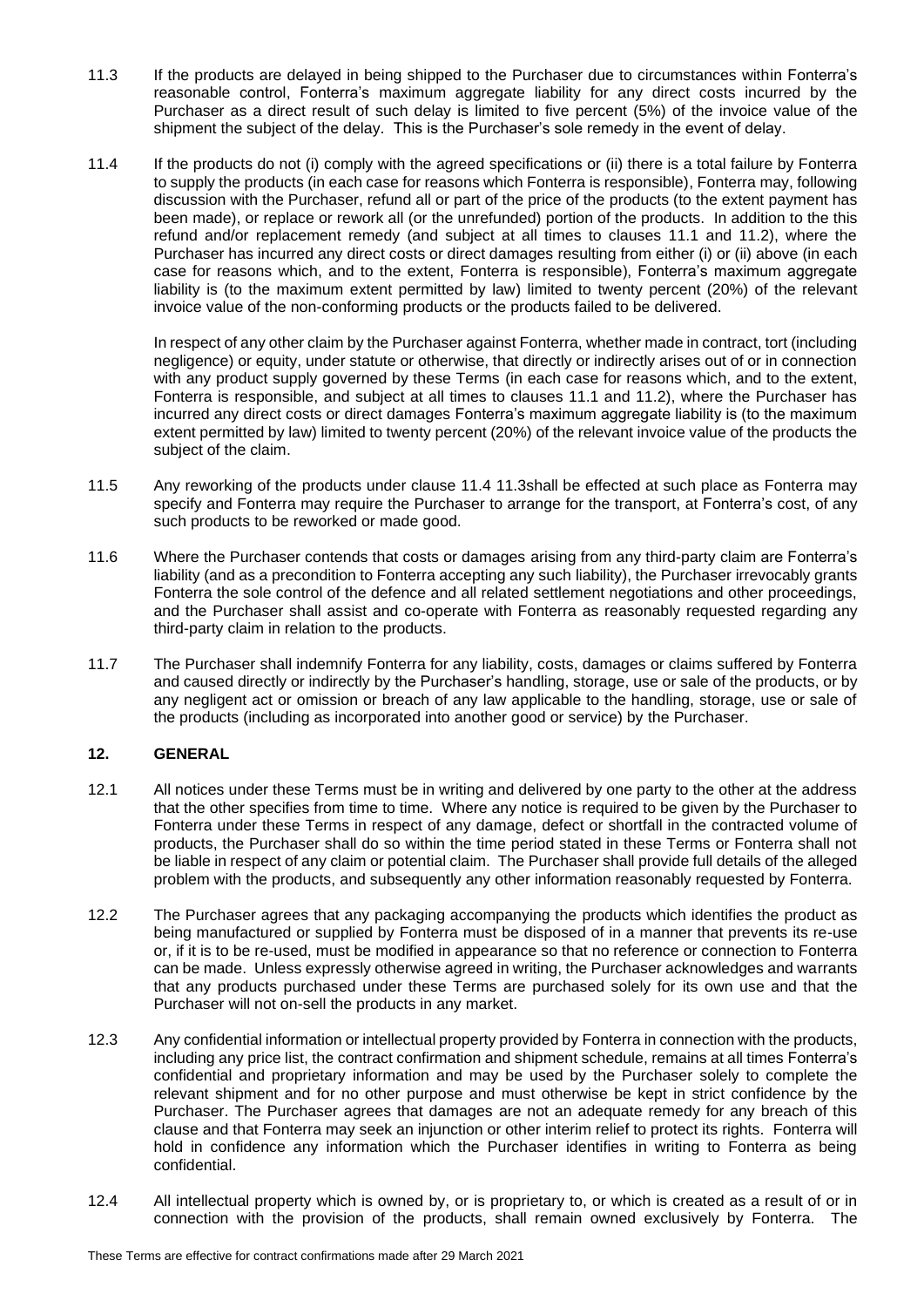Purchaser has no right or interest in or licence to use any of Fonterra's intellectual property (including trade marks) without Fonterra's prior written consent.

- 12.5 The Purchaser shall not give or make any undertaking, assertion or representation in relation to the Products without Fonterra's prior approval in writing.
- 12.6 The United Nations Convention on Contracts for the International Sale of Goods does not apply to these Terms or any transaction conducted in accordance with, or pursuant to, these Terms.
- 12.7 These Terms supersede and exclude all discussions, representations, terms and/or conditions of trade, and all written or oral agreements, arrangements and understandings between Fonterra and the Purchaser, whether made during negotiations between Fonterra and the Purchase or at any subsequent time. The Purchaser agrees that no proceedings may be brought against Fonterra for an order under section 43 of the New Zealand Fair Trading Act in relation to sections 9, 12A, 13 or 14(1) of that Act.
- 12.8 These Terms are governed by the laws of New Zealand to the exclusion of the law of any other country to the maximum extent permitted by law. Any dispute, difference or claim arising out of or in connection with a product supply contract or these Terms, if not resolved by any informal dispute mechanism agreed between the parties, will be referred to and finally resolved by arbitration in accordance with the Singapore International Arbitration Centre ("**SIAC**") Arbitration Rules in force at the time of the dispute arising ("**Rules**"). The place of arbitration will be Singapore. The tribunal will consist of one arbitrator appointed in accordance with the Rules. For the purpose of article 6 of the Rules, the appointing authority will be the SIAC International Panel. The language of the arbitration will be English.
- 12.9 Any personal information collected by the Purchaser or Fonterra in connection with these Terms must only be used or disclosed for the purposes of ensuring performance of these Terms and any future like arrangement. This may include disclosure within the parties' respective organisations and to other parties involved in performing these Terms. Fonterra and the Purchaser agree to comply with relevant privacy laws in respect of any personal information collected in connection with these Terms, any shipments and any future like arrangement.
- 12.10 Any notice given by a party, or failure by a party to insist on strict compliance with, or any delay in exercising a party's rights under, these Terms is not a variation or waiver of any provision or of any right available to that party.
- 12.11 The Purchaser may not assign or novate any or all of its rights or obligations under these Terms to a third party or purport to do so without Fonterra's prior written consent (which may be given or withheld in Fonterra's complete discretion). Fonterra may assign or transfer the benefits and burdens of this agreement to any affiliate of Fonterra at its discretion and without the Purchaser's consent.
- 12.12 In addition to Fonterra's rights under clause 4.5 of these Terms, and subject to Fonterra's right to recover costs under clause 4.6, neither Fonterra nor the Purchaser shall be liable for the failure to perform or delay in the performance of its obligations pursuant to these Terms to the extent such failure or delay is caused by or results from a Force Majeure Event. The party affected by the Force Majeure Event shall promptly notify the other party using the fastest possible means of communication available to it under the circumstances, describe the circumstances of the Force Majeure Event, and promptly notify the other Party when the Force Majeure Event (or its impact on such party) has been abated. In the event a Force Majeure Event persists for more than 60 calendar days, the party not prevented to perform by the Force Majeure Event may dissolve the relevant agreement as far as affected by the Force Majeure Event, without being obliged to pay any compensation.

*Force Majeure Event* means an event or circumstance beyond the reasonable control of the affected party, its suppliers or auxiliary persons, which hinders or prevents the performance of its obligations under these Terms and which cannot be foreseen or if foreseeable is unavoidable, including without limitation, a natural hazard outside human control, or other natural disaster, an act of government or any sovereign or military, confiscation, nationalization, requisition, governmental sanction, embargo or similar action, any act of foreign enemies, hostilities, civil war, revolution or other act of war or terror, civil unrest, invasion, a blockade, insurrection, riot, epidemic or pandemic (as defined by the World Health Organisation), landslide, flood, drought, tsunami, earthquake or fire, public power outages, labour strikes (strikes and other labour unrest that affect only one party and are not caused by a general or mass strike will not constitute an excusable delay), or the order of any court or government authority.

Where the Force Majeure Event stems from regional weather related conditions. Fonterra is not obliged to transfer milk between regions and between processing plants where this interferes with scheduled production or is not otherwise commercially viable for Fonterra to transfer such milk. Where overall